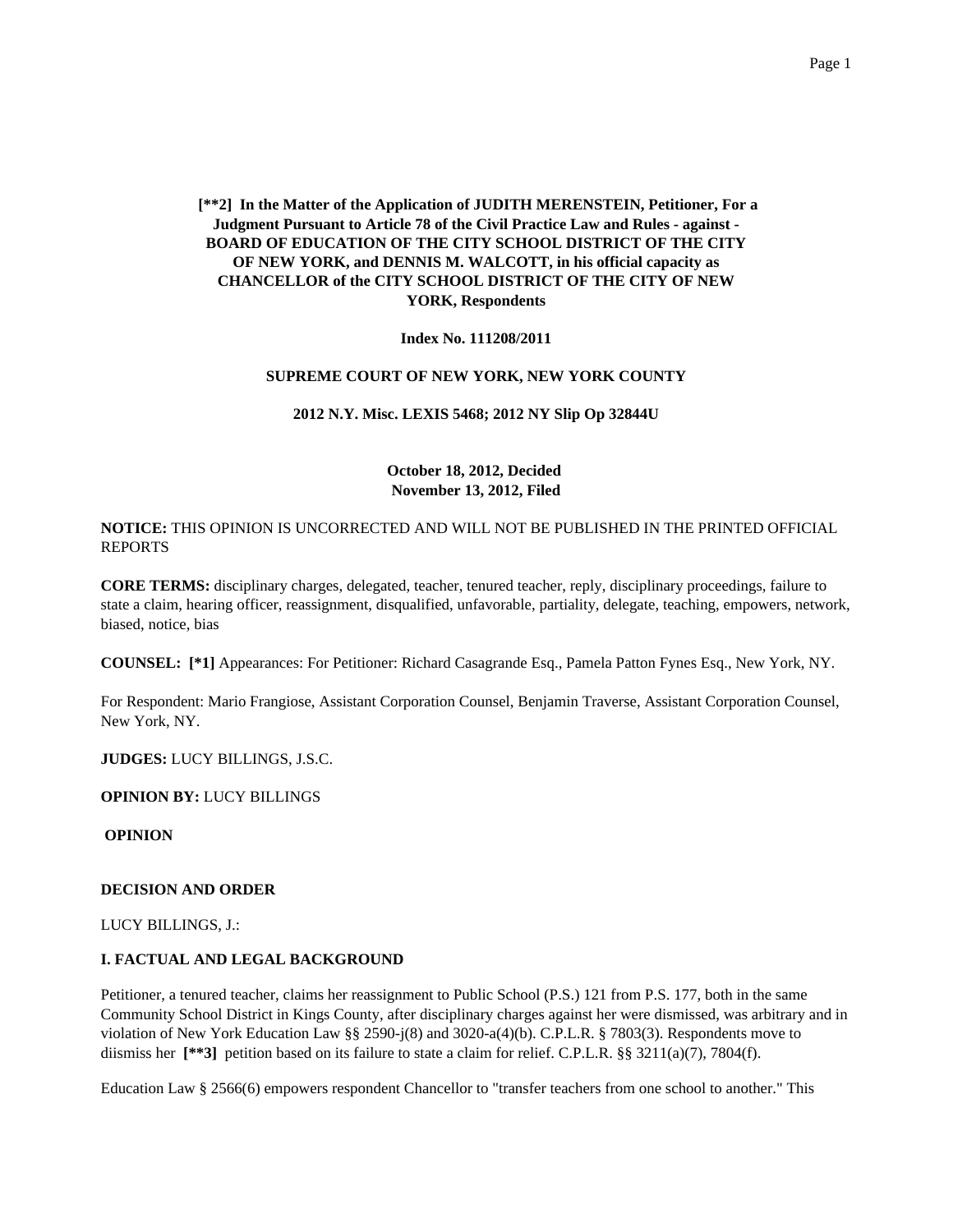broad power, however, still must be exercised free of malice, bad faith, and prejudice. Alderstein v. Board of Educ. of City of N.Y. 64 N.Y.2d 90, 101 (1984).

Education Law § 2590-h(19) empowers respondent Chancellor to delegate any of his powers to subordinate officers. Nevertheless, insofar as a Community Superintendent **[\*2]** is empowered to transfer a teacher involuntarily, Education Law § 2590-j(8) restricts the Superintendent's power. The Community Superintendent may transfer a tenured teacher without her consent due to disciplinary action only when she has been found guilty of charges. N.Y. Educ. Law § 2590-j(8).

The petition alleges that Children First Network (CFN) 409, a human resources management network within respondent Board of Education of the City School District of the City of New York, of which both P.S. 121 and P.S. 177 are members, informed petitioner that she was restored to a teaching position at P.S. 121, rather than P.S. 177, after her acquittal of disciplinary charges. Respondents contend that CFN 409 is an entity to which the Chancellor delegated his power to transfer teachers from one school to another. N.Y. Educ. Law §§ 2566(6), 2590-h(19). Yet nothing in the record at this point establishes that the Chancellor delegated that power to CFN 409 for the purpose of **[\*\*4]** assigning petitioner or even that CFN 409 in fact made the transfer determination. Nor do respondents establish that a CFN is not restricted, similarly to a Community Superintendent, to transferring a tenured teacher only **[\*3]** following a determination upon charges unfavorable to the teacher.

The petition alleges, and respondents do not dispute, that when CFN 409 issued the decision reassigning petitioner the CFN 409 Leader was Neal Opromalla. Opromalla had been the Local Instructional Superintendent for P.S. 177, issued the unsatisfactory evaluation of petitioner that served as the grounds for the disciplinary charges against her, and testified at her administrative hearing in support of the evaluation and charges that were not sustained.

## **II. ARBITRARINESS BASED ON BIAS**

Even assuming respondent Chancellor delegated his reassignment power to CFN 409, an assumption the petition does not adopt, these facts at minimum show that he delegated the authority to determine petitioner's fate after the disciplinary proceedings to the initiator of those proceedings and the witness who supported a determination against petitioner. This showing creates a perception undermining the fairness or impartiality of the determination to reassign petitioner and states a claim that the determination was arbitrary.

As the advocate in favor of the disciplinary charges against petitioner, Opromalla would be disqualified from adjudicating **[\*4]** those charges. Beer Garden v. New York State Liq. Auth., 79 **[\*\*5]** N.Y.2d 266, 278 (1992); Rosenblum-Wertheim v. New York State Div. of Human Rights, 213 A.D.2d 231, 232 (1st Dep't 1995); State Div. of Human Rights v. Dorik's Au Natural Rest., 203 A.D.2d 163, 164 (1st Dep't 1994). Serving as both prosecutor and adjudicator presents at minimum an appearance of unfairness, partiality, or bias that requires recusal. General Motors Corp.-Delco Prods. Div. v. Rosa, 82 N.Y.2d 183, 188 (1993); Beer Garden v. New York State Lig. Auth., 79 N.Y.2d at 279; State Div. of Human Rights v. Dorik's Au Natural Rest., 203 A.D.2d 163.

While Opromalla did not serve as the hearing officer who heard and determined the disciplinary proceedings against petitioner, the circumstances still show that, after the charges he prosecuted were dismissed, he then stepped in to achieve a result unfavorable to petitioner in any event. This dual participation states a claim of partiality that disqualified him from determining her assignment upon restoration to teaching service and rendered the determination biased and arbitrary, which would require a vacatur of that determination and a remand to respondent Chancellor to delegate **[\*5]** the determination to an impartial decisionmaker. Corning Glass Works v. Ovsanik, 84 N.Y.2d 619, 626 (1994); General Motors Corp.-Delco Prods. Div. v. Rosa, 82 N.Y.2d at 190; Deluxe Homes of Pa. v. State of New York Div. of Human Rights, 205 A.D.2d 394 (1st Dep't 1994).

# **III. ARBITRARINESS BASED ON THE ABSENCE OF A REASON**

Respondents' transfer decision is irrational, arbitrary, and therefore unsustainable if it is "without sound basis in reason"